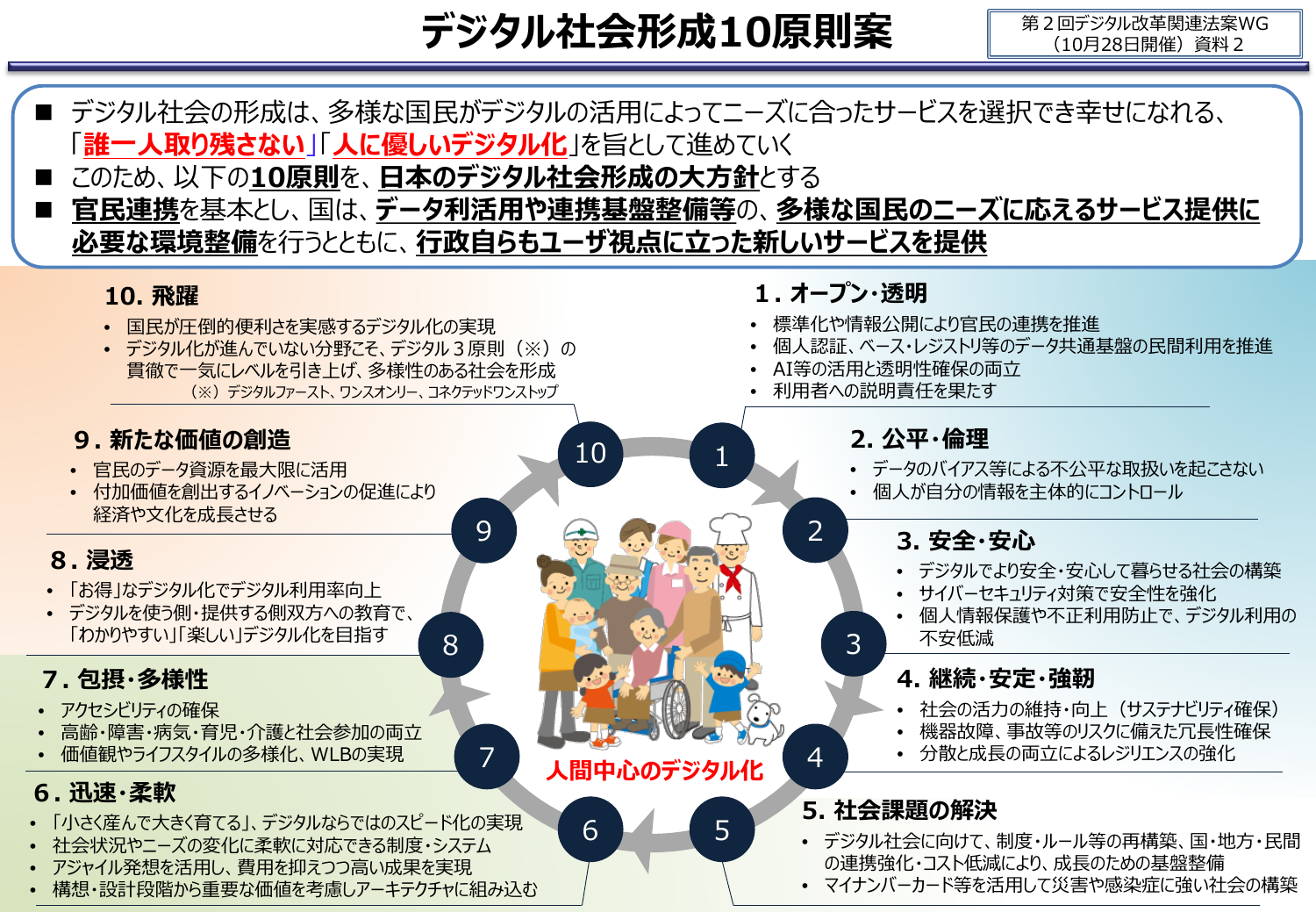# **Ten Guiding Values for a Digital Society**

- Guided by our core principles of "**No one left behind**" and "**Human-centered digital transformation**," we envision a digital society where citizens of diverse backgrounds and lifestyles can choose among digital tools that serve their needs, and achieve a higher quality of life.
- The following **ten values** are essential to, and will facilitate the **digital transformation of Japanese society.**

10

6

7 4 **Digital Transformation**

**Human-Centered**

8

9

5

1

 Staked in **close coordination between the public and private sectors**, government will establish **crucial frameworks for the development of digital services that meet citizens' diverse needs**, promotes the **effective usage of data as well as the sharing of data across sectors**, and **provides services from a user's perspective**

### **10. Ongoing Breakthroughs**

- Make possible for all citizens to experience the tangible benefits and convenience of digital technologies
- Implement the three guidelines for digitalization (Digital First, Once Only, Connected One-Stop), especially in industries with low levels of digital adoption, to make significant progress and form a diversified society

## **9. Creation of New Value**

- Leverage the full potential of data stored within private and public sectors
- Support the cultural aspects of our society, as well as our economy, by spurring innovation that creates new value

# **8. Digital Ubiquity**

- Accelerate digital adoption by embracing value-adding, convenient technologies
- Ease digital adoption by increasing education for both innovators and consumers, so that technology can be fun, easy to understand, and seamless

# **7. Inclusion and Diversity**

- Ensure the accessibility of digital technologies to everyone
- Assure the full civic participation of caretakers, the elderly, and those with disabilities or illnesses
- Diverse values and lifestyles, implement WLB (Work-Life-Balance)

# **6. Adaptability and Agility**

- "Start small, scale fast": Allow for rapid progress, accelerated by digitalization
- Build flexible policies that can adapt to evolving community needs and trends
- Incorporate agile management frameworks to drive results while conserving money and resources
- Incorporate critical values into system architecture from the conception and design stage

#### **1. Transparency and Openness**

- Bolster cross-sectoral coordination and exchange of information by making data openly available and working towards standardization
- Encourage the private sector to utilize shared data platforms, such as base registries and personal authentication systems
- Embrace the use of AI while ensuring transparency and explainability
- Ensure accountability

2

3

## **2. Fairness and Ethics**

- Prevent inappropriate or unfair misuses of digital technology, including applications of biased datasets
- Boost the ability of individuals to exercise control over their own information

# **3. Security and Safety**

- Utilize digital technologies to enable safer, more secure communities
- Strengthen overall security by prioritizing cybersecurity
- Mitigate uncertainties surrounding digital technologies by ensuring the protection of personal information and preventing misuse

# **4. Continuity, Stability, Resilience**

- Promote sustainability to maintain and enhance the vitality of our society
- Prepare for crises and technical failures by designing for redundancy
- Balance parallel dynamics of decentralization and growth to build resilience

# **5. Resolution of Social Challenges**

- Spur growth by re-imagining regulatory frameworks, mitigating costs, and enabling effective collaboration between national and local governments and private organizations
- Stage powerful responses to crises, such as natural disasters and infectious diseases, by leveraging digital infrastructures such as My Number Cards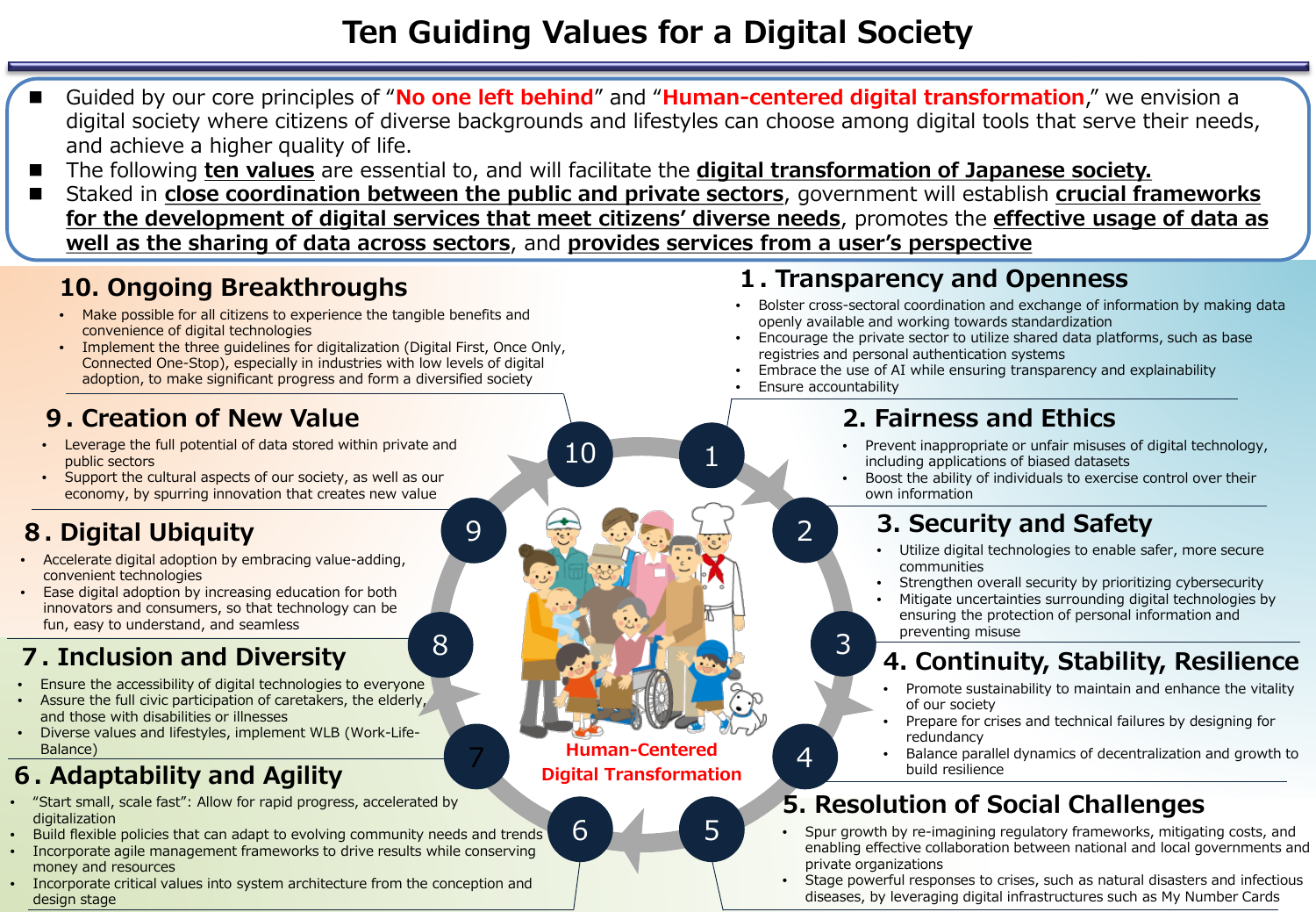# **(3原則にまとめた版)デジタル社会の目指す方向性について**

■ 今後のデジタル改革を進める中で、政府だけでなく、国民全体が目指すべき方向性を共有すべきではないか。